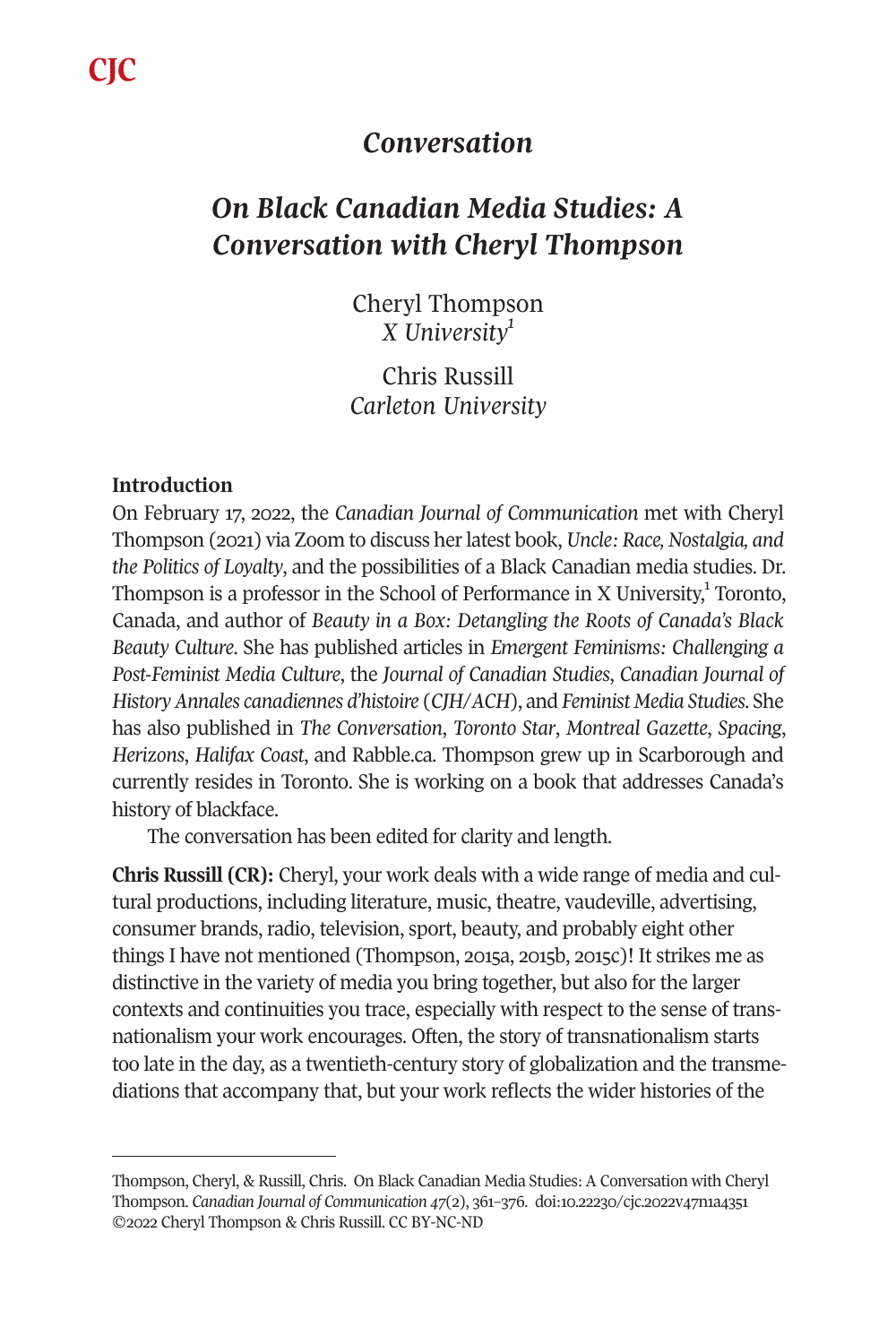Black Atlantic and includes transatlantic slavery, racial capitalism, and settler colonialism.

At the same time, your accounts of media and culture never reflect a static or reified sense of history, but illustrate a constant sense of revision, adaptation, negotiation, and syncretism, if that's a description you would accept. It certainly challenges the reification and exclusions of Canadian culture, as I read your work, and puts those aspects of culture in this wider context. And, of course, I've completely left out your journalism work, your freelance writing, your public engagement. I don't know if this is a description you see yourself in, so maybe I can start by asking how you situate or contextualize your work.

**Cheryl Thompson (CT):** Yeah, I mean, it's so hard to say because I guess I'm one of those people who doesn't exclude anything. I don't try to think, "Is this my field?" which is a response that academics often have. First, I think in terms of time, so if someone comes to me with some idea and it's in the breadth of what I know, within the range of 1850s until today, which already seems like a very expansive time to be working with.

Once that's cleared up, I look at culture and the way we look at our world today. You know, you don't just watch television. You're reading something. You are also consuming film. Culture is very diverse. And yet for some reason, whenever we want to go back in history, suddenly we become very monolithic in terms of how we think of that experience through media. We just want to use one lens or one medium to explain the times. So, for example, often when print scholars will go back into, say, the 1920s and they look at the type of journalism that was coming out of the twenties and talk about the newspaper as if that was the only thing that was influencing people in the 1920s, or as if the world was literate. If you make this assumption, you're actually reinforcing a kind of white supremacist frame to think about the world, because who would have had access to these newspapers, and who would have been literate? We're really talking about primarily white working and upper-middle class to upper-class men of a certain ilk and white women.

For me, I try to get out of the monolithic lens in terms of how I think about media. And then I also think that because I have this breadth of understanding of history, it helps to avoid cherry picking a specific moment as being everything in terms of how we want to view the past. And I say that as I'm thinking about the civil rights movement, for example, the way we now reflect on that era. So really, I would say from 1955 and the Montgomery bus boycott through to, let's say, the summer of 1968, which was when a lot of violence and things happened. During that 13-year period, a lot of people remember it as consuming people's lives, like everybody was thinking about it. They weren't. There's a lot of media coverage of that time and there are flashpoints. But the everyday person who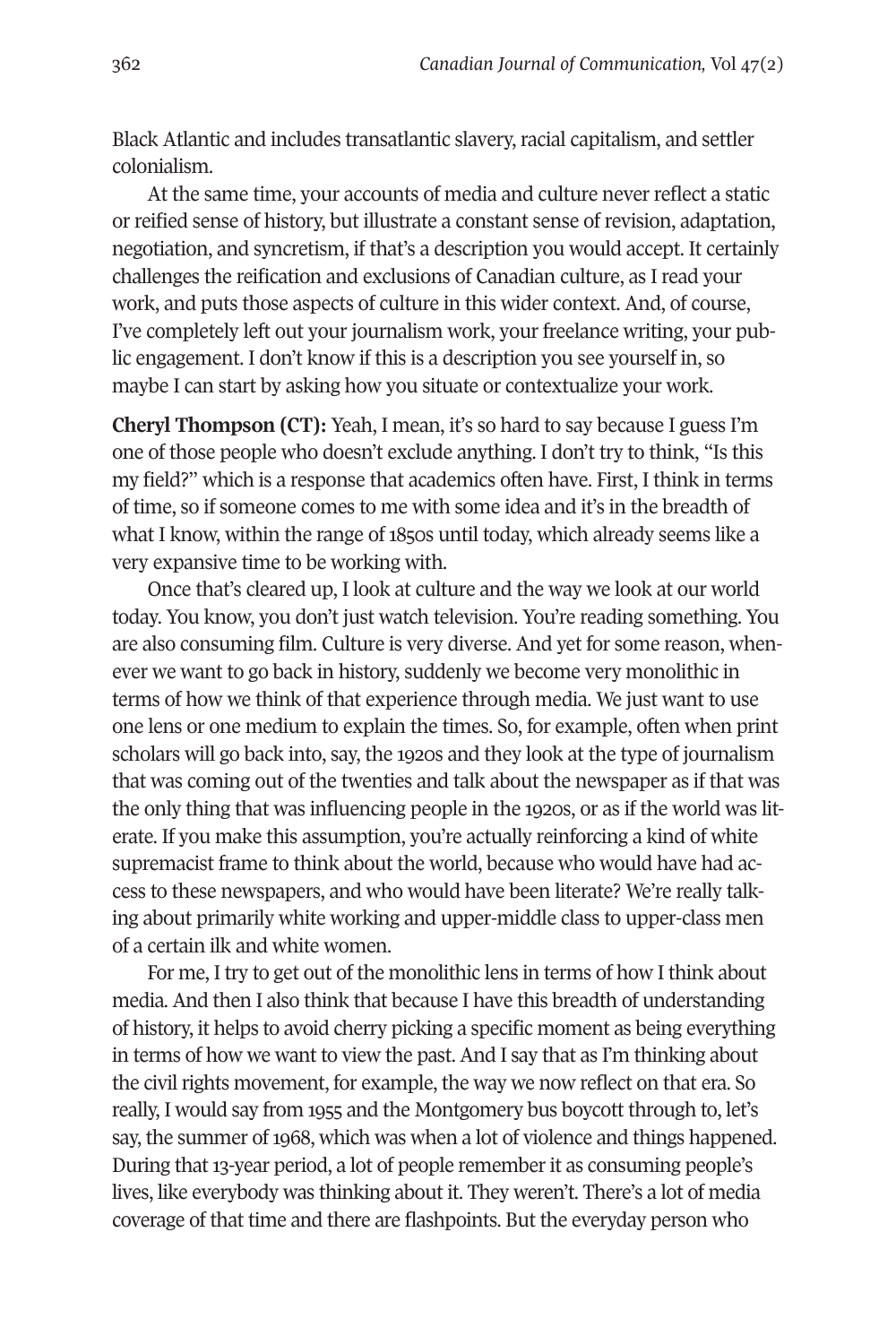was alive, say, in 1956, they were not consumed with Dr. Martin Luther King, Jr. and what was going on. They were just living life. They [would have heard stories] about the civil rights movement, obviously. But, nonetheless, they were still engaged in their relatively insular lives. I always try to look at history in that duality between the publicized events and the things that we as historians or people who do cultural histories can go back and find. It's easy for me to find out, for example, what was going on in 1963 if I just go through a newspaper archive, and starting on January 1, 1963, read every single headline or front page for the entire year. I could feel like, okay, this is what was going on in 1963.

But that's the media story. Right? Then there's the other story that happens on an individual and a community level that you might not find in those kinds of legitimate sources. I have learned to also engage with other means of telling the story, which is going into archives, looking through personal diaries, finding images, often personal images in people's photo albums, that tell a different story than a headline you might read in a newspaper, for example. I describe my work as working at the intersections of media studies, visual culture, theatre, and performance. And at the root of it is the way history is produced. History doesn't happen. It's produced and it's produced in various forums, and it's produced through soft means and through hard means.

**CR:** I love this technique where you ask people to imagine what media might have felt like for people 50 or 100 years ago. It brings two things to mind when I hear you narrate both these recognized and informal histories. One, I think there's the way that our current understandings of connectivity and networks are mixed in or grafted on older networks, older patterns of transnational circulation, older infrastructures of transportation and communication. There are continuities to restore and think about. Two, there is the way nostalgia interrupts our sense of intergenerational history, a prominent theme of your book *Uncle: Race, Nostalgia, and the Politics of Loyalty* (Thompson, 2021). You just mentioned how "civil rights" is typically memorialized and packaged as a historical memory, and how divergent this is from what was going on in people's lives back in that moment. Nostalgia seems to play a significant role in popular understandings of history today.

**CT:** Absolutely. I mean, I think of the end of the Ava DuVernay (2014) film *Selma*, which I thought was a fairly accurate portrayal of the march on the Edmund Pettus Bridge, but what I didn't like is that every time there was a dramatic moment, whether it was the police confronting a group of Black protesters or even the moment when they marched, you hear John Legend singing that song "Glory." It is a hodgepodge of history, laid to a 2017 tracklist that we know was also up for a Grammy. It is concerning to me how contemporary music is put into these historical renderings in ways that filmmakers think is very stylistic and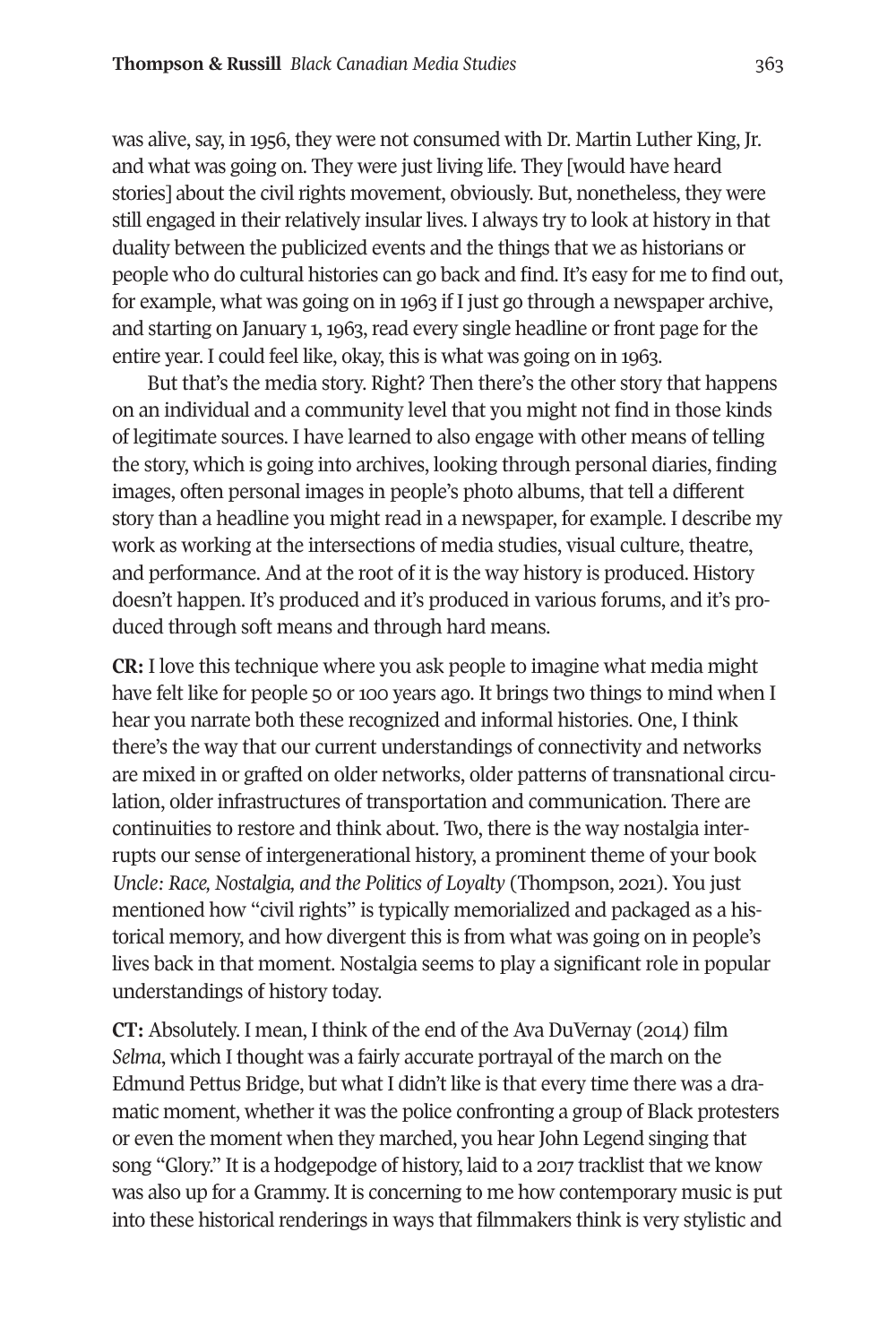current. But you're actually remapping history for people who have no memory of these events; you're retelling the story through this musical overlay. It was the same issue I had when they redid *The Great Gatsby* (Luhrmann, 2013) and it was a hit. They were in the Cotton Club in 1925 and Jay-Z was playing? I thought, this is not what you need to do here.

If you go back to films of the early eighties, there was another moment. Maybe it started in the seventies with *Cabaret* (Fosse, 1972), where they were retelling a moment from 50 years before. These historical films in the seventies and eighties were retelling a time that people were still alive to remember, but they kept it true to the period. I think of *Goodfellas* (Scorsese, 1990), they were still playing the music of that time. It was true to the time. There's something about this century, the twenty-first century, and we seem to not want to do that as much. Instead, we want to create a remix of the past.

Obviously, a film adaptation is already a remix of something that actually happened in real life. But when you overlay it with contemporary music that would not have been played at that time, you're doing something else to remake history. You're turning history into a tableau that you can just stylistically craft into something. You use contemporary music to actually elevate the drama of the real-life drama that's happening. It adds a lot of effect in terms of the audience and our response. But what it does is change the truth. It becomes much harder for people to disconnect their sensory response to history from the actual reality of history. I can give you an example. When I mention Selma, instead of thinking you need to go and read some books about that time and find out what was going on in the newspaper archive, you think to yourself, I haven't seen DuVernay's (2014) film yet. So now that's what's passing for history. Meanwhile, film is a creative interpretation of history.

**CR:** Yes. I really appreciate the aspects of your book where you are revisiting the media culture you inhabited growing up and your surprise about the extent to which it is laden with racist stereotypes. You didn't really register or remember them until you went back and studied them later in life. The book, in this respect, asks what it means to inhabit such stereotypes from such a young age and engages with the complexity of having to inhabit, deflect, modify, and refuse such stereotypes when they are ubiquitous in media culture.

But, to stay with the theme of nostalgia and history for a minute, there is the way that ideas of childhood get mobilized to do this work. We are constantly invited to remember our childhood fondly. Your book talks about this nostalgia with respect to the racialization and naturalization of childhood that happens in *Uncle Tom's Cabin* (Stowe, 1981) and through its subsequent historical echoes. The white child is the site of innocence. The capacity to be the innocent and carefree child is connected to Black caregivers who are portrayed as benign and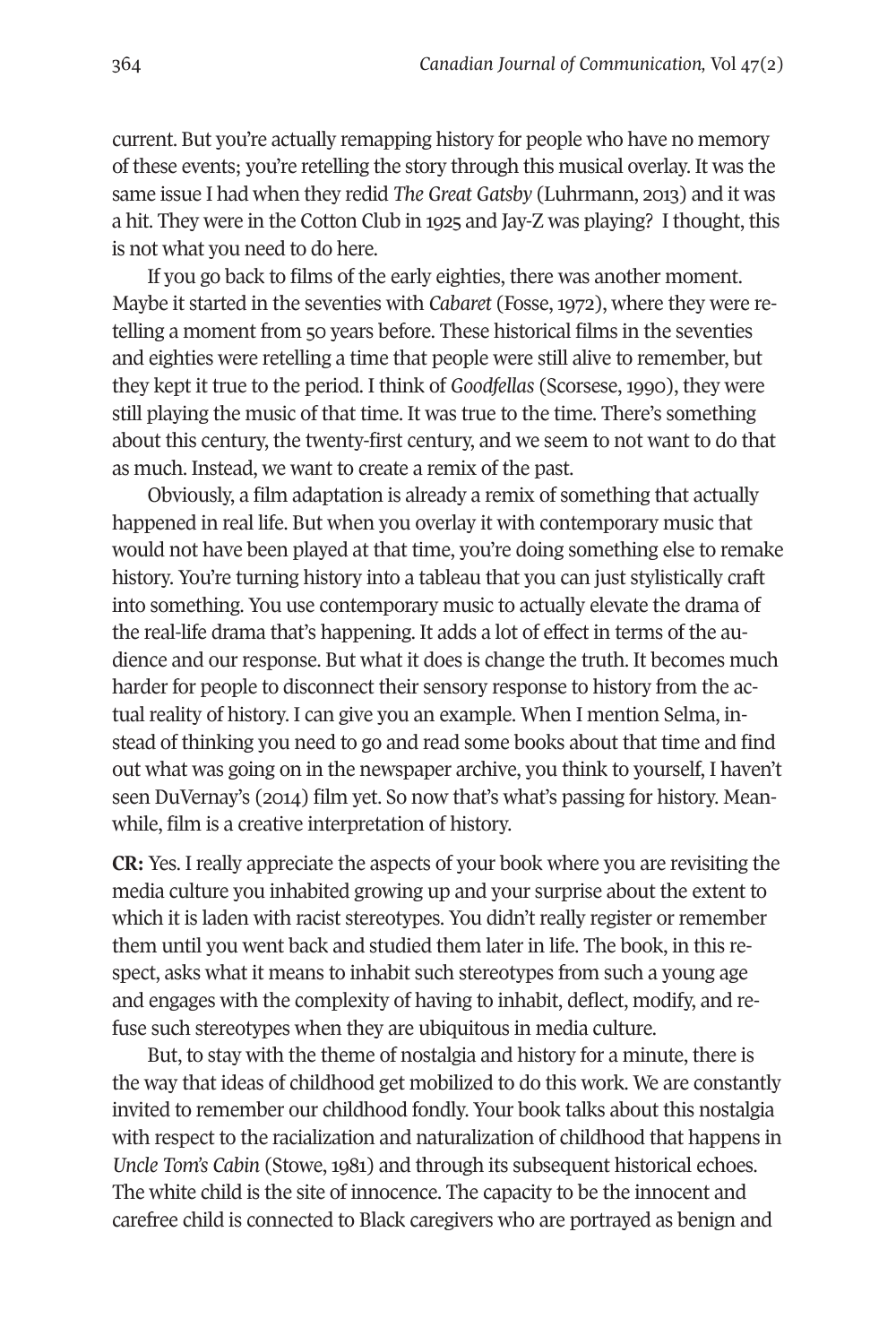kind and not concerned with their own needs or children. And, of course, there are others against whom this innocence is juxtaposed.

**CT:** I think about Kanye West, for example. He is a perfect example. He is doing a lot of erratic things, but the white apparatus says, no, no, no, he's okay. And we say, oh, he's just an eccentric person. He isn't framed as a Black person. He's just an eccentric artist now because he's been validated by white institutions to behave in ways that sanction Black otherness. There's a white saviour complex that's also at the centre of what I try to talk about in the book. And conversely, the fear of a fully emancipated Black masculinity. I think there is a fear that a lot of people just never really tap into and think about. That then explains those figures that I talk about in the book and why they are and were what they are and were.

I think the way that I crafted a narrative in the book, it takes it out of me accusing people of anything, because I really don't accuse Bill Cosby or O.J. Simpson of being anything. I'm not accusing them of anything. I'm merely showing the reader how they were taken up in the dominant culture and given a microphone, and the ways in which they performed the role that they felt they needed to perform at a specific time in history. And how in the case of O.J. Simpson during the seventies, eighties, and nineties, there was a different O.J. in each decade based on the demands that were being put on him.

**CR:** The reference to Kayne reminds me of when he spoke out on live television during Hurricane Katrina, during the flooding of New Orleans. He was the first person I remember connecting the catastrophe to the invasion of Iraq, the media representation of Black people, and the police shootings during the flood. That's difficult to reconcile with the Kayne we have now.

**CT:** Well, because that Kanye West was speaking to Black community, the Kanye West of today is speaking for himself. He's not in dialogue anymore with community. He's just about himself. And I think that's what I show in the book, is that the way a lot of Black men have figured out to be successful in the Western world is to assume a hyper individualism that then presents them as sort of the big prize, the quote unquote "Negro" who made it through all the stuff and breaks the stereotype because they're so talented and they're at the pinnacle. Yet, that same person in every single case, you could pick any person in history who has done this, they are disconnected from Black community. They have no connections anymore to the collective, and they no longer even speak directly to the collective. Instead, they speak as if they're individuals and that's it.

That behaviour is a product of capitalism, that's really what *Uncle* (Thompson, 2021) is trying to say: all of these figures are products of capitalism and the impetus of capitalism to always encourage the achievement of individual suc-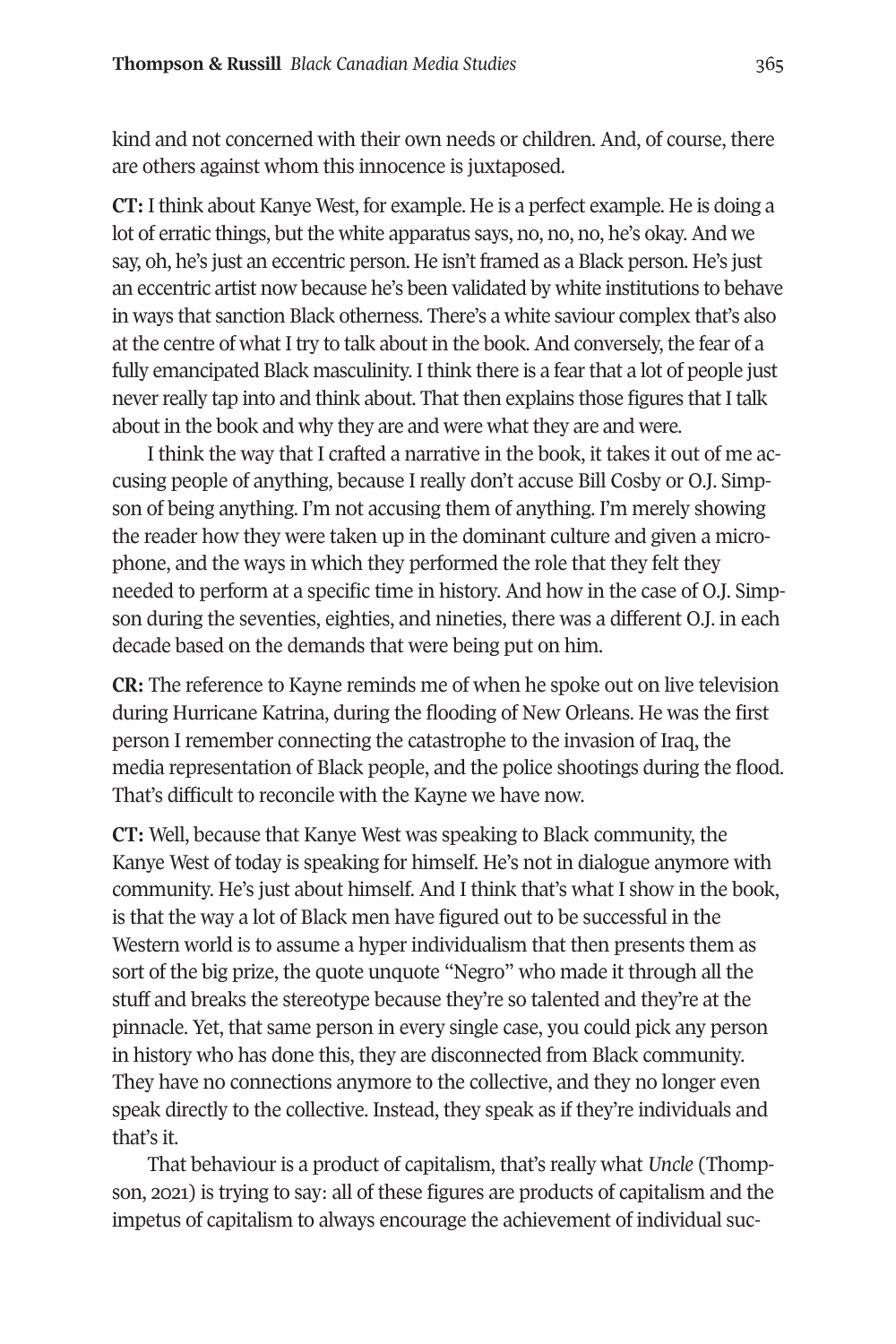cess that doesn't necessarily require you to uplift community, so there isn't really a collective thought. Because capitalism rewards individual achievement, why would a person think any other way? That's what I'm saying to you. The system itself feeds into you continually doing what you're doing, because the more you focus on yourself and the individual pursuit of whatever it is that you want to achieve, the more you're going to be rewarded, even in the face of your community seemingly suffering at your feet. You're going to turn a blind eye to that because you've achieved your success in life, and you're rewarded consistently for that achievement. And once you do get into that system of reward, the colour of your skin doesn't even seem to be your most pressing issue, if that makes sense. Which explains why a lot of these figures, once they do reach that level, they almost become apolitical in that they no longer have a thought about anything of importance to Black communities.

The perfect example of this thesis is the way that Black men and Black women, Black bodies are not permitted to be out of control. And that lack of being able to lose control then supports the politics of respectability. And then you wonder why Black women straighten their hair. You wonder why, you know, certain Black men are always in a suit, and you think that we're overdoing it and you don't understand that I can't have a hair out of place or else I'll be accused of not being well as a person. Whereas I think of the British prime minister, Boris Johnson: many hairs are out of place frequently, but it's not even a topic of discussion. It's not even a topic of critique. And I think to myself, if that's a Black body with that same presentation, people would be thinking that this person was unfit to lead. Even if they had all the great ideas, they would look at the appearance and say, nope, that's not a leader.

Black bodies are so controlled in terms of our corporeality that we are actually never really free. I mean, part of what the book is trying to say is that these conversations about freedom and emancipation, they're ongoing conversations because even in this contemporary world where someone like me is a professor and has a very high, you know, status in the community in terms of that title, in many ways I'm still as contained as I was when I was a student. Like the levels of containment are still the same. I can't just say whatever I want. I can't show up to meetings and act to aggressively. It's not to say that I can't, but I have an awareness that if I do, there might be questions asked of me is what I am saying. Of course, we can do whatever we want. It's just in certain bodies, you get questioned when your behaviour seems to not match up with the person that they think you are—not who they expected you to be, but who they want you to be.

I think so often that's why people say that in employment the employer tends to hire the person they like or the person they connect with, the person they can feel a sense of. And if you are a Black person up for a position, think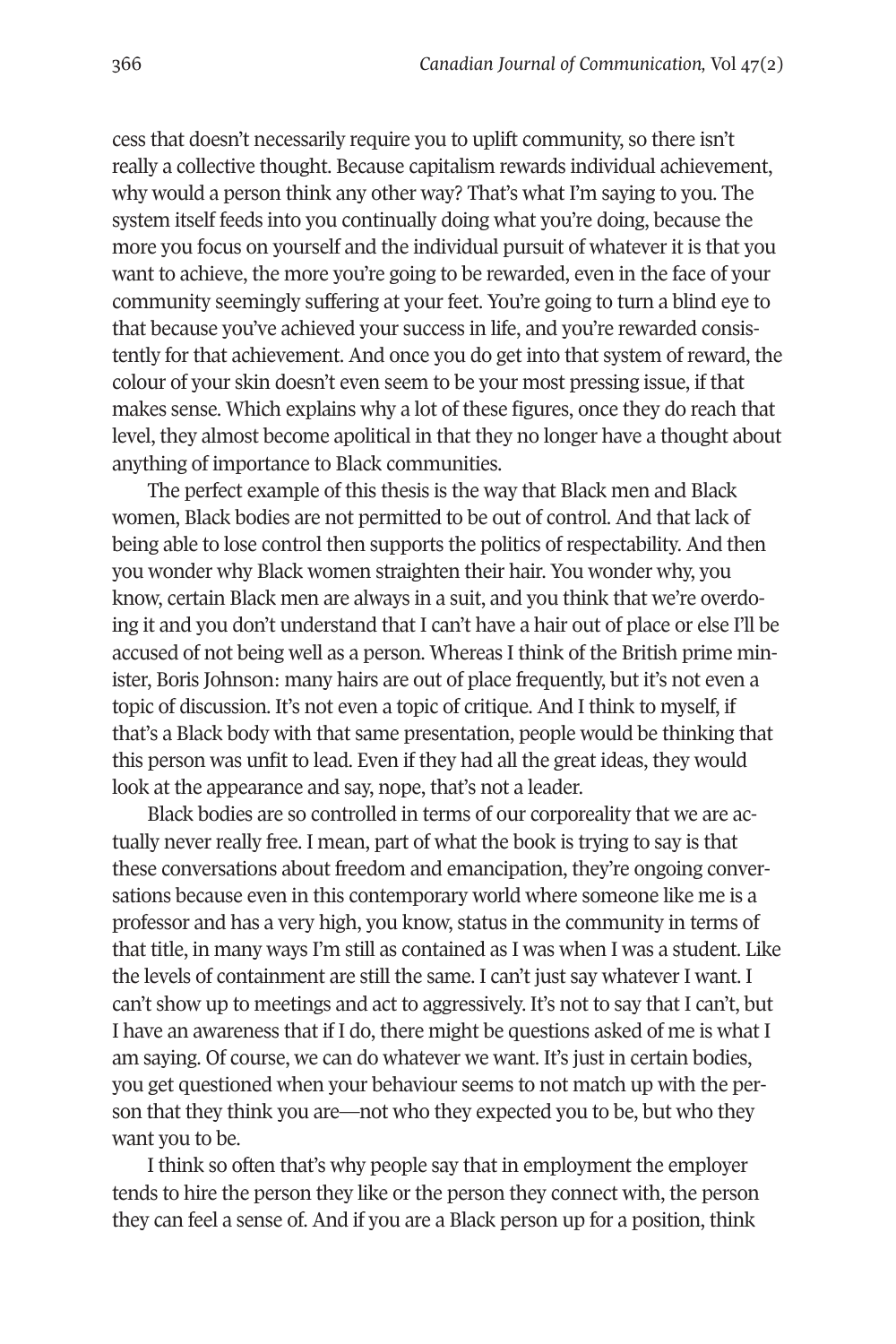about how the impetus is on you to project an image of yourself that's going to be recognizable to the person who is interviewing you, who happens to be white, and that image is recognizable to them. What a coincidence.

**CR:** Your book historicizes this dynamic in such good ways. It illustrates the persistence of what you are discussing, but also the mutability and adaptability of these stereotypes, which you track across time and space. I love how you just seem to follow where Uncle Tom goes. The story starts in this piece of abolitionist fiction and is developed through some of the sentimental tropes of its literary form. But then it explodes in popularity and goes all over the place. It isn't contained to a specific medium or national formation.

I know some people assume Uncle Tom is an American book or a contribution to U.S. literature. But this seems like a retroactive way of categorizing it. You show how its cultural circulation materializes the transatlantic abolitionist politics of the time. It is in Europe and the U.K. It is in Canadian theatre, musicals, film, radio, and television. Canada is already there in the content as part of the plot because Eliza is escaping to Canada. And if you take Josiah Henson as the inspiration for Uncle Tom, then it is his settlement in Dresden, Ontario, that gets folded into things. And then, of course, the circulation of it up here in text, in theatre and advertisements, that kind of thing. There is even a museum in Dresden.

**CT:** Absolutely. Because, again, you know, one of the reasons why I start my book in the mid-to-late nineteenth century is because that's the moment, as you get closer to the twentieth century, Atlantic crossings, and the democratization of travel and tourism. So, really, before the 1850s or so, even the 1860s, unless you were really wealthy, you were very stationed in your local town, village, or whatever it was. There was a class distinction between who was wealthy and who wasn't. And so, as you get closer to the twentieth century, there is a large immigration wave that hits North America in the 1870s, 1880s, and 1890s, people are crossing that big ocean in millions. Yes, there had been, of course, immigration from the Old World to the "New World" before the 1850s. But it really ramps up in the latter part of the nineteenth century.

For me, because I'm also a person that is very interested in stuff and things, because I have a lot of stuff and things like everyone else, I'm thinking of the stuff and things that people brought with them that cross-fertilized in the "New World." Say you met someone on the ship, and you had some things in common with them. Exchanges happened on that crossing. By the time you get to the "New World," you've actually already transformed because you learned something from a different country that you've never known, and somebody has something that you've given them from your country. And then you land in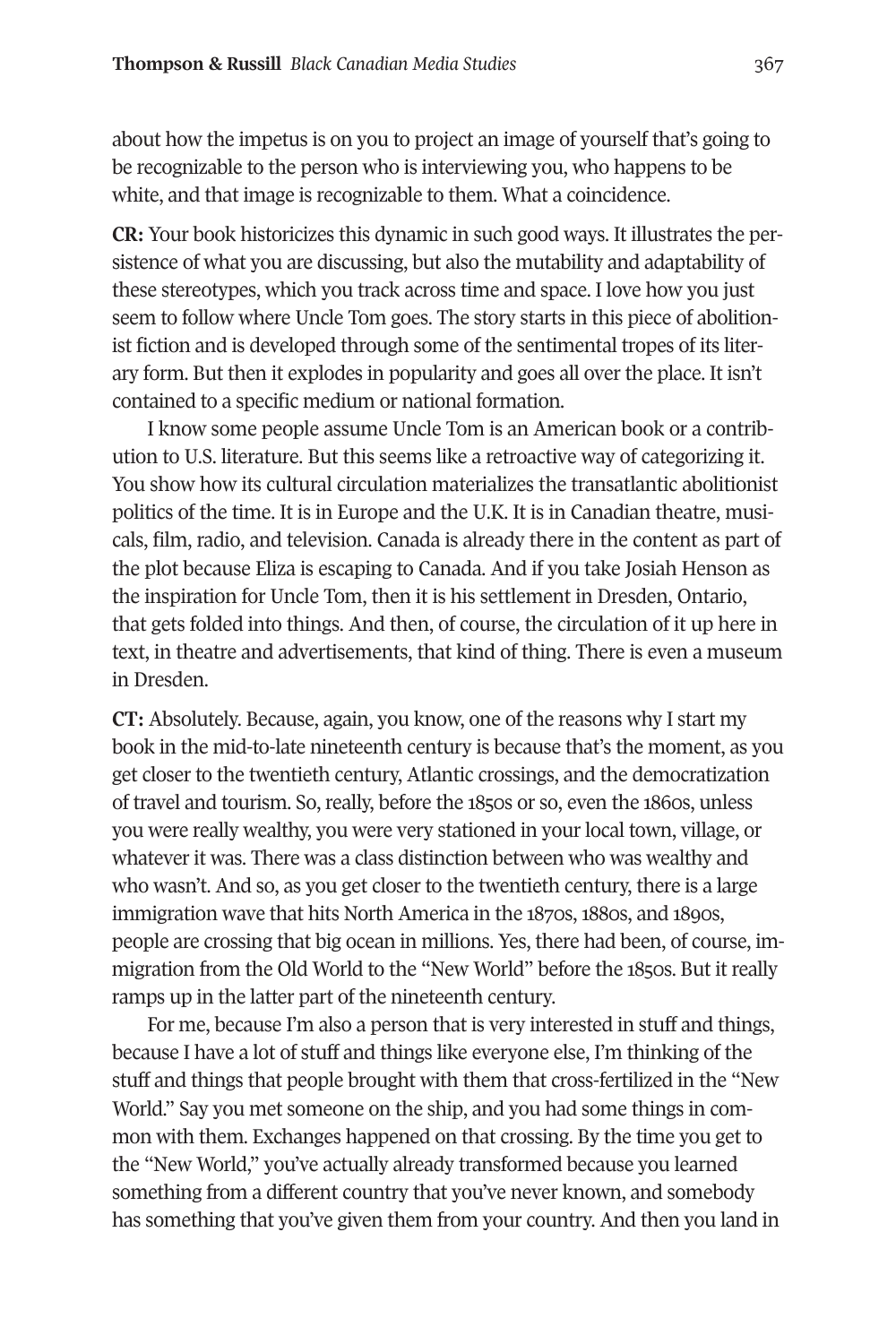the United States or Canada, and now you're living among people that you've never met before.

I gave a writing workshop recently where I told people, use your life as a canvas to write history. And I think in many ways I've sort of done that because I started my university career in the United States. I went to school in the States, I didn't start in Canada. And that was an eye-opening experience because I brought my Black Canadianness to a small town in Michigan. And no one in that small town in Michigan had ever met a Black Canadian. So, I was the representative for not just my country but also my subcategory within the country. And I remember introducing myself as what I really was, which was Jamaican, especially my Jamaican slang. I remember introducing it to African Americans who had never heard someone speak patois before.

So, a lot of the book is actually about me going back in history, and I'm imagining that same kind of cross-cultural exchange that I experienced in the nineties like someone experiencing it in 1910 or 1875 would have and thinking about the things they would have exchanged. Thinking about how, when you exchange things with people, how its more than just that. In terms of my own breadth of knowledge, I often go back to Homi Bhabha's (1994) *Location of Culture* and his thinking about a "third space," [because] that's exactly what was happening throughout the nineteenth century. There were all these third spaces happening and multiple relocations of culture from a homeland to a new land and then a cross-fertilization.

And out of that came certain types of performance, especially in the late nineteenth century and early twentieth century, that were highly laden with racism and xenophobia, and all of the racist stereotypes of ethnic groups that you can think of were often produced by those same people. And that's what fascinates me. It wasn't the "Anglo-Saxon Protestant" community that was reproducing these images, especially as it relates, for example, to blackface minstrelsy. It was newly arrived immigrants, Jewish immigrants, Italian immigrants who were reproducing and creating these images that the Anglo-Saxon Protestant–dominant culture consumed. They were the consumers of this almost exclusively, but the performers were the people who had just arrived. And for me, I find that fascinating —that's why I use the language of racial production, not anti-Black racism, because I believe that race is a production. It gets produced. And what I also believe in its production is that it is not always the dominant culture, as we like to think. It is often ethnic and racialized groups who realize they can benefit from reproducing race in their own communities, that it will actually help them in this society too. They will become recognizable to the dominant culture as a friend.

Through that complicated story, I realized that the book needed to address immigration and migration. I sought to intervene in the sleeping car porters' discussion by linking that to the historical Uncle Tom trope. There have obviously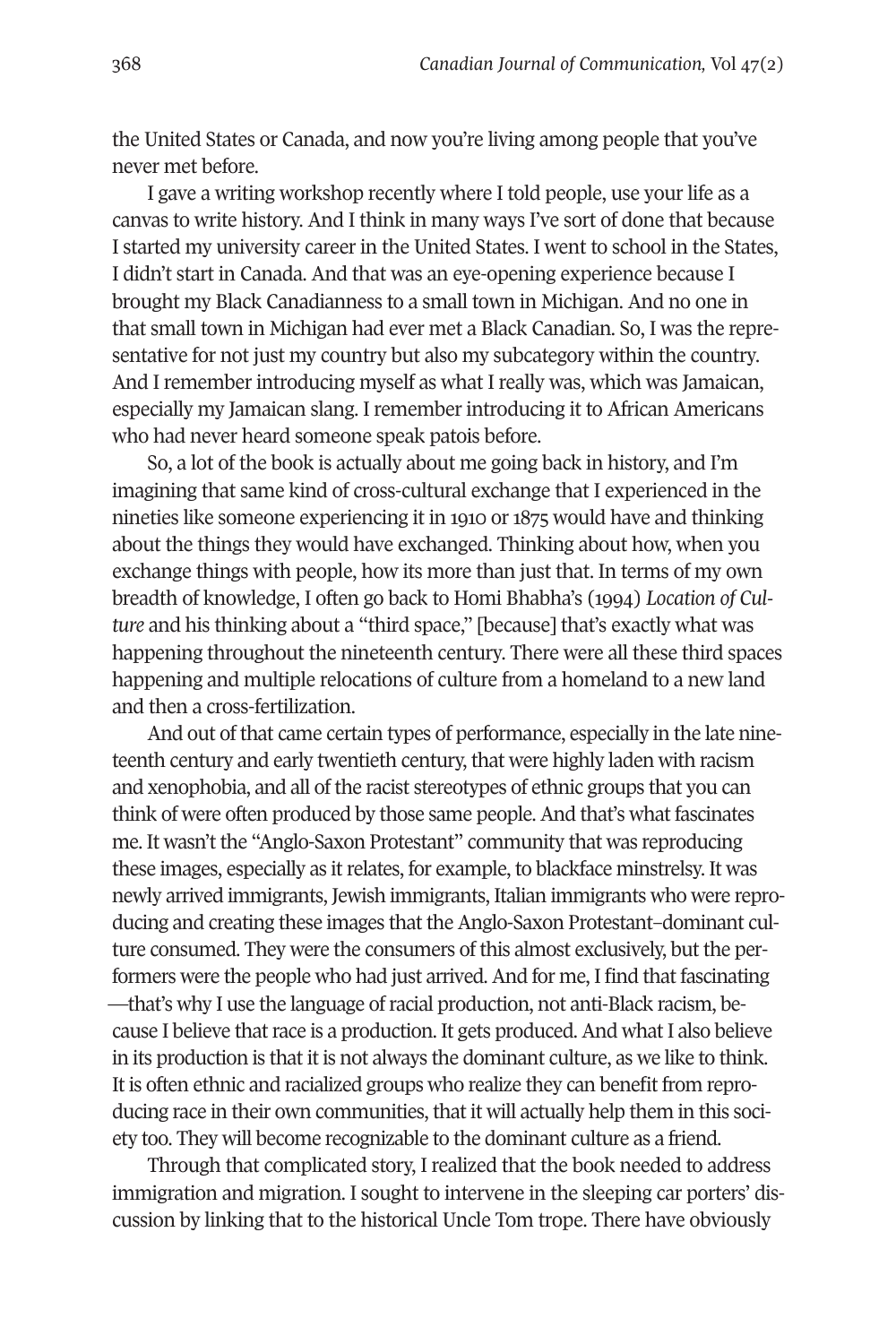been books written about the sleeping car porters, but I wasn't interested in the sleeping car porters. I was interested in the iconography of the porter and how that iconography was the reproduction of an Uncle Tom trope, and that it was also for their own survival that they had to do that. In that chapter, I really don't talk about specific porters. I don't get into their narrative because it doesn't matter to my thesis. Every time a Black man from around 1870 to the 1950s put on that uniform, they were assuming a certain type of public persona that was necessary for their survival, but it also was pleasing to the dominant culture to think of these men as so nice; this is what Black people are like.

We can juxtapose that with the dominant white culture asking, "Is this what Black people are like?" when buildings and cities were burning in 1968. They were wondering, "What is going on? I thought Black men were happy; they're always so happy on the train. Why are these people burning down their own communities? I take the train all the time and I see Black men, and they are always so cordial and nice." But this also meant that, collectively, white people were not understanding the imperative under a racist system for Black men to present like that in the public sphere. As Black people, we must be nice for our own survival because if we're not nice, the threat of violence is very real.

**CR:** Yeah. Yeah. There's so much here. This question of mobility seems especially important. The discussion of train car porters, which was the dominant system of mobility at that time, is really illuminating: the conditions necessary to access approved circuits of mobility, the way one must dress, comport oneself, and act in a certain way to access these jobs.

**CT:** I do talk about it in the book, how Hollywood films reinforce that same image, which was also the dominant image of Black men on screen throughout the forties.

**CR:** In Canada, it is such an obvious institutionalization of Jim Crow. Sarah Jane Mathieu's (2010) book on porters should be required reading for discussions of communication and transportation in our field. Your wider point about the conditions of mobility more generally is important too.

**CT:** That's right. And again, one of the things that we know about Jim Crow segregation was that even though it was law, it was policed or, excuse me, enacted on an ad hoc basis, meaning if we take the bus, the segregated buses, the white bus driver in the segregated South had the authority to decide where the segregated space was going to be. If it seemed like there were a lot of Black people in the bus, the bus driver would move the sign and make the segregated space smaller so that more white people could sit down. It wasn't something that was just standard. As a Black person living in the segregated South at that time, you really didn't know what to expect. Each time you left your house, you were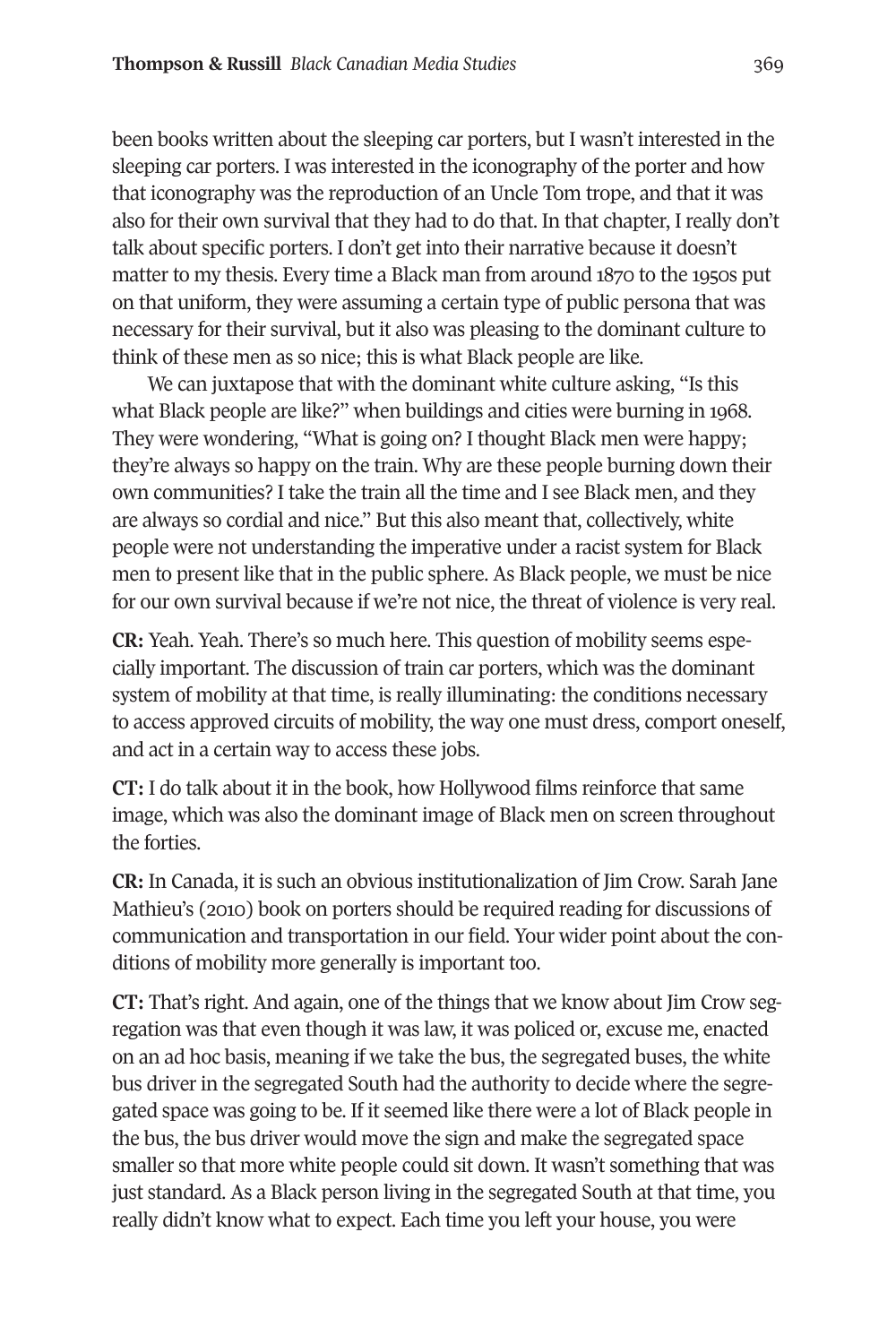under the expectation that the rules were going to keep changing because every day they seemed to change. And I think that's a memory that a lot of white people don't have of segregation. Imagine living in a society and you literally never know what the rules are.

I think of one of the chapters in *Uncle* (Thompson, 2021) when I talk about Emmett Till, who had come from Chicago and travelled to the South. He didn't know what the rules were. He had no sense of them. And yet whites thought he was "too full of himself." On a psychic level, what happens when there's a belief that as a Black person, you can't be too confident?

That is the same mentality that gave rise to the Ku Klux Klan. That's why they were formed, because they felt as if the United States government, which was then the government of the North, was doing too much, too soon to emancipate, fully emancipate what was a newly emancipated population of Black people. They just felt they were getting too many freedoms that they "had not earned." The Klan formed literally as an anti-government group because they felt that the government wasn't doing what it needed to do to preserve white supremacy. And then at a certain point, the government decided to withdraw from the space completely and they left the Klan to do as they saw fit in the South. Understand that that has never changed. Hence, today, we call them militia groups. Mm hmm. It's the same root sense that the government's not going to do it. White people, primarily men, have to do it for themselves.

But if you go back to Uncle Tom, and I get at this in the book, Uncle Tom pre-emancipation was not the same Uncle Tom post-emancipation. There was a different imperative in terms of how we saw this figure once there was a free Black population. That is the part in the book where it serves as a turning point where the reader is presented with a case for understanding that the Uncle Tom of Stowe's (1981) novel is actually dead, and a new Uncle Tom has arisen. The reborn Uncle Tom is who is still with us today.

**CR:** Yes, the book is so good on the adaptability of the Uncle Tom tropes or figures in different historical conditions. Can we return for a minute to this sense of surprise you mentioned about there being Black people in Canada? I'm reminded of Rinaldo Walcott's (1997) *Black Like Who?* and his discussion of the problematic relationship of Canada to the U.S. Most obviously, there are massive amounts of cultural production from the U.S. that not only circulate but push concerns about imperialism into a problematic sense of cultural nationalism that becomes obsessed with differentiating how Canada is different from America.

One thing I love is how he questions this nationalistic form of identification by reconnecting how the Caribbean and North America and Canada emerge historically within transatlantic circulations. I'm reminded of this point because on the cover of Walcott's (1997) book there is an image of the Niagara movement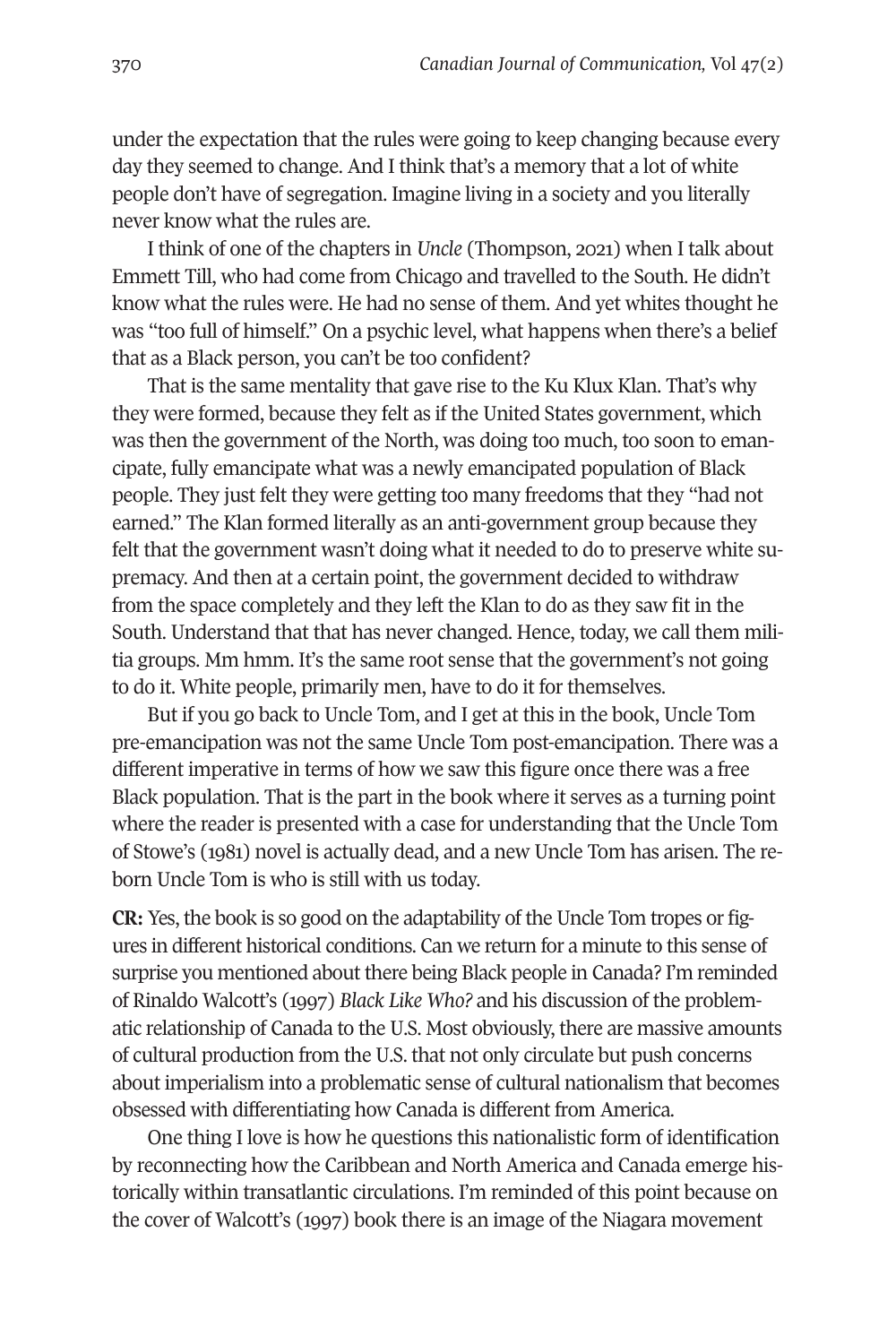meeting that took place in Canada. The photograph has the American side painted in. Walcott discusses this a bit to think about why Black Canadians weren't invited to the meeting. So, it seems there is a certain idea of nation that has long gotten in the way of the stories we tell.

**CT:** I'm trying to also say that. You know, when you are the neighbour to the largest consumer marketplace, especially for anything Black related in the world, it frames you in a very particular way. It's like Toni Morrison, when I was, you know, like 13 or 14, Toni Morrison changed my life. And I understood through her writing what it was like to grow up in Lorraine, Illinois. I wasn't even sure where that was. Do I understand the African American experience living in the Midwest in the 1930s and 1940s? No. And yet it resonated with me. For me, as someone located outside of America, consuming African American history and lineage, why did it resonate with me? Well, because I was also a Black girl living in a majority white space and going through many of the same things.

To me, one of the things that's been very helpful is to disconnect from the national narrative of citizenship. A lot of Black people who are non-academics feel the same way. Yes, I do show my Canadian passport when I travel, and obviously I was born in Canada, so I am Canadian, but I have no attachment to the identity that comes with Canadianness. I see myself as a citizen of the world, and I see myself as a citizen of the diaspora. I am just as much connected to my Jamaicanness as I long for my Africanness, more so than feeling like a proud Canadian, whatever that is. And I think that offends a lot of people because it's a position that seems very political. If you look around, folks might say, "Oh, but you're benefiting from this country and look what Canada has given you." I am very grateful for all of that, but it has nothing to do with my identity. Just because a country has been good to you and you've benefited from the country, it doesn't mean you have to make it part of your identity. It's just like being born into a family. And as you grow, you leave the house and you become an individual. Everything that happened to you in that family is probably not part of your identity. In fact, there are probably some things about that family that you want to leave behind and you don't want to take on as part of your identity. Everyone understands that analogy. For me, it's the same thing with citizenship.

I think a lot of Black Canadians share a lot in common with Black Britons in that sense. Most Black people in Britain either have Caribbean or African roots, and they have the Union Jack that they have to kind of grapple with. And I think we can see through sports, through art, through music, how they grapple with that tension, because it's a tension that can never be resolved; the mere presence of the Union Jack is a reminder of your own enslavement under that flag. It's a reminder of your subjugation every single day of your life. You're reminded that I, the monarchy, once enslaved you. Oh, and by the way, you're a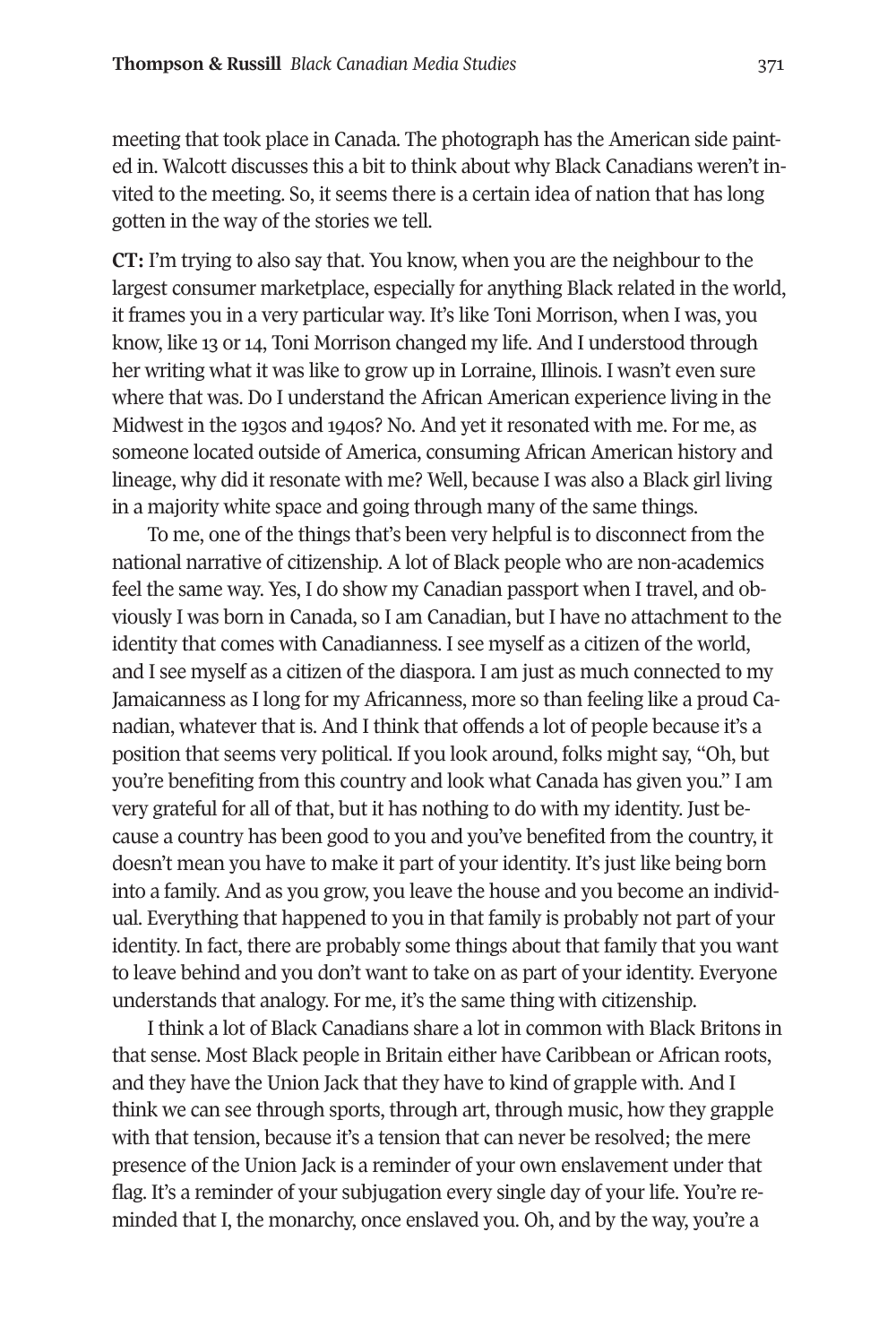citizen now, so it's okay. I'm in Canada. Canada was a colony. So where can the Black subject actually find freedom? I think that's what Rinaldo (Walcott, 1997) is getting at. Where is the space for freedom when everything I've just said to you is connected to the same root? There's a national narrative and there's a national citizenship, and the root is the same. That's the reason the media was covering Barbados independence with such attention because this is now, with the exception of the Haitian revolution, only the second nation in the Caribbean to actually become economically free. And think about all those countries that make up the Caribbean and think about the time gap from the Haitian revolution till today.

**CR:** And of the persistent and intentional destabilizations of Haiti since then …

**CT:** Ongoing attacks and the continual debt that Haiti is still paying to France that nobody wants to talk about. And so, I think to understand the Black subject in the twenty-first century is in many ways to finally free yourself from conversations about citizenship and nationhood. In my work, I don't really address issues of belonging anymore. That is a discussion that really resonated in the 1990s. The discussion now is about creation, like how do we create new identities? The more you are rooted in a place, the more you lose your immigrant story, the more you can actually start to feel differently about yourself, and yourself in relation to nation. You have to imagine a different future than what the immigrants who arrived here imagined for their future.

And I think that future is a deep, a profound sense of self that is separate from the collective nation identity, which is just as implicated in histories of slavery and your own subjugation as it is in Britain, as in France, as in Spain, as in Portugal, as in all of those countries. We celebrate the War of 1812, and at the time, Canada wasn't a country, nobody makes that distinction. I think part of what I was trying to get at in the book is also that in the nineteenth and twentieth centuries, you have a real concerted effort to try to establish a discourse of nationalism. And the twentieth century was the moment when Black nationalist and pan-Africanist discourses were being discussed for the first time, which leads us to this moment, in the twenty-first century, with ongoing debates about multiple "isms." I think I'm trying to tease out in the book how all of these movements are connected.

**CR:** I would like to read that book! I find myself thinking of the long duration of Black people in Canada and of how that goes unacknowledged in the kinds of attitudes you are pointing toward. It seems caught up in the assumption that Black people are recent migrants as opposed to being here before the English-French origin story of Canada got passed around. Your comments are also helpful in charting out that to reject, refuse, or complicate identification with Canada is not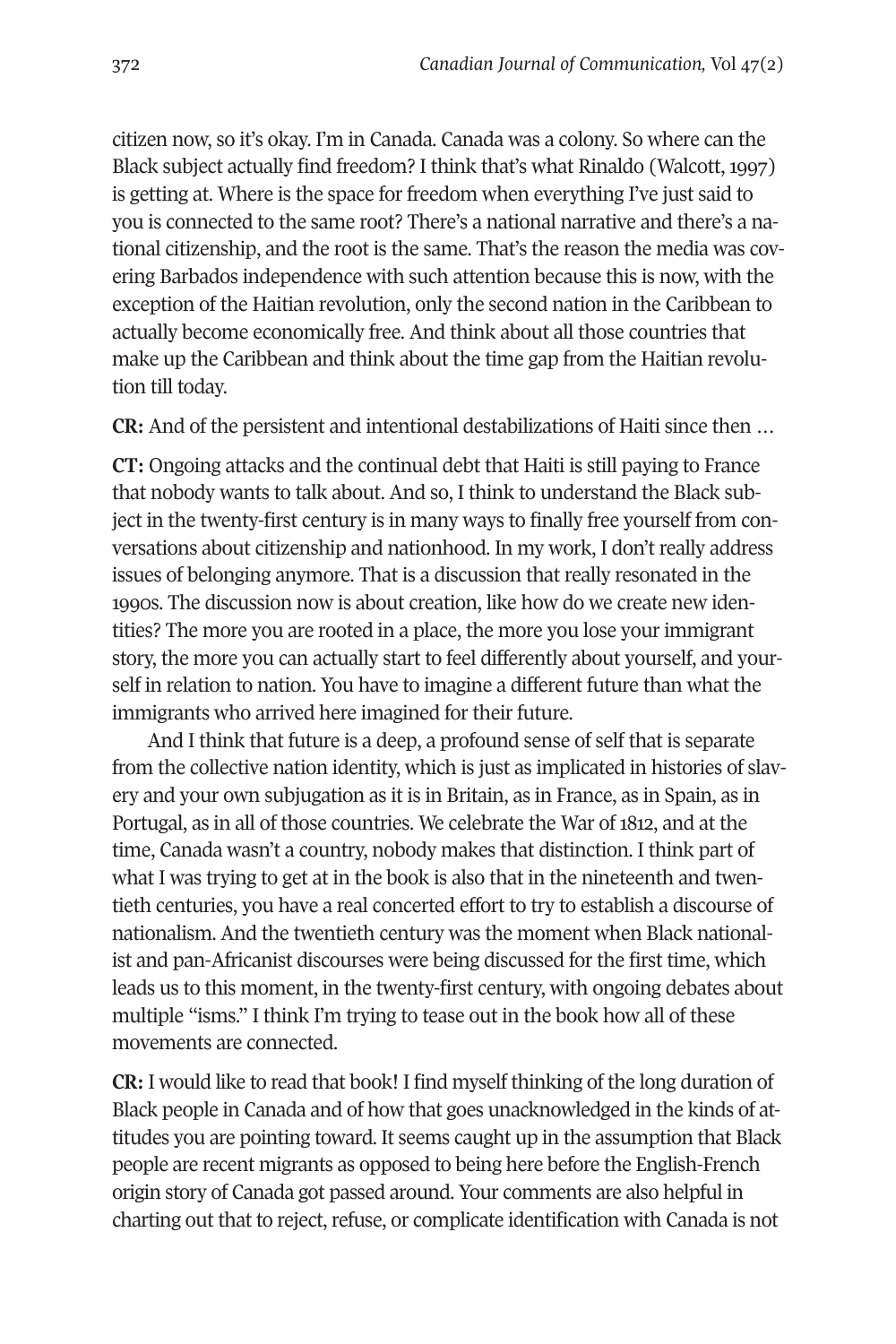just a negative gesture but also reflects the larger history in terms of how Canada came to be constituted in the first place. What happens if Canada is part of North America, is part of the Caribbean, and part of the Atlantic Ocean? And, so, the Caribbean is not something that arrives only when Canada is established. It is already a part of the becoming of the nation's story. Whether you look at ships out on the East Coast that are delivering commodities from slavery; whether you're looking at music and culture; whether you are looking at the Royal Bank of Canada in the Caribbean; whether you are looking at the foods and tastes, you know, what many of us have come to consume; whether you are thinking about anti-colonial politics. So, as Walcott teaches us, there's a history of how the Caribbean has been present in Canada for a long time.

**CT:** Well, yeah. I mean, it's like in *They Call Me George* (Foster, 2019), the book by Cecil Foster about the porters that came out in 2019. There was a delegation of Black Canadians who were of Caribbean descent who went to Ottawa in 1954, and who basically said, "We are British subjects, we are born in the Caribbean, we also have the Queen as our head of state, why are you preventing us from immigrating to Canada, as a British commonwealth country?" For whatever reason, their British subjectness did not count. And it was a shock. Because they're looking at it like, what is the difference between Caribbean colonies and the colony of Canada? What is the difference? The Queen is the monarch that you have on your money, just like us. The only difference was colour because everything else was ostensibly the same.

**CR:** Yes. This part of Canada's migration policies is awful. Certain people are very welcome to care for kids or support the agricultural industry or build and work the railroads. But when migration for work and residency inform aspirations to citizenship, then this country's policy is to look at people differently.

**CT:** Then you return to Uncle Tom, and the imperative to "dress the part," "have all the credentials," "be highly educated." You can't just come here and "be lazy," whatever that means. You have to come here and work and do all that stuff. It's not a coincidence that we still hear that same language being used today by some of our leaders about how we—racialized people—have to work hard, we can't just come here and take advantage.

What immigrant groups have you ever heard of immigrating to this part of the world to be lazy? I've never heard that story. You just can't. It's the nature of being an immigrant. You don't have anything. You must go out and get it. You don't have any rootedness in the country. The very nature of your immigrant status means you're constantly doing something hard. Now, does it mean that it's always legal? That's another conversation, because the history of the United States has told us that when a lot of ethnic groups first came, as depicted in the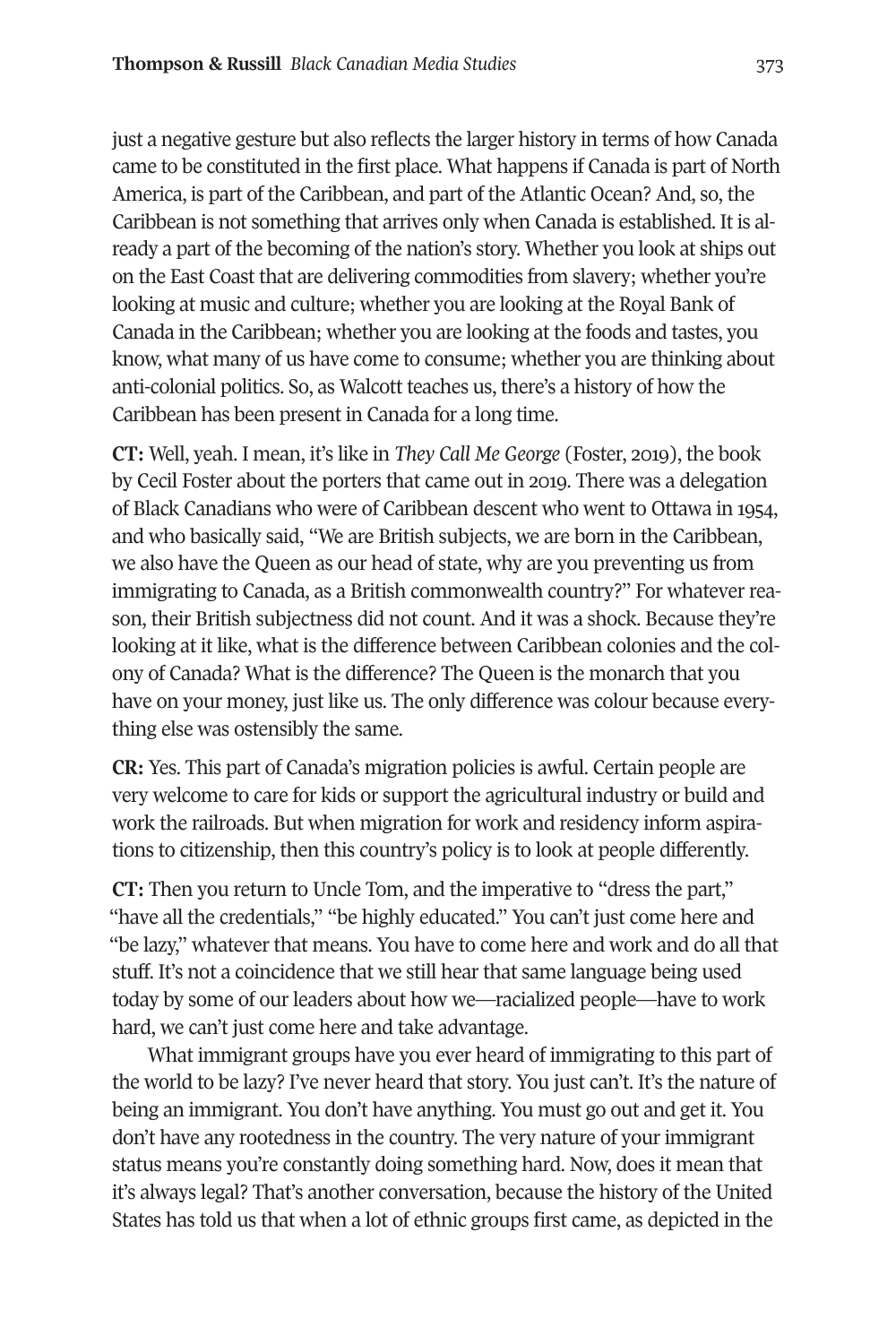film *Gangs of New York* (Scorsese, 2002), they got into illegal means to achieve success. And why was that? Because they were shut out of the legal means to earn a living. I think one of the things that I try to do in the book, just to wrap up this conversation, is that I always try to frame the relationship between the structure and individual actions. There's a symbiotic relationship between both. Someone doesn't just "act crazy." They're in a structural framework that either supports them or it doesn't. And then the individual must figure out a way to survive within that framework and some choose to acquiesce to the dominant culture's desire to see them as passive and as loyal. It's a choice. While others choose to resist and to protest and to be the archetype, the anti-Tom figure (e.g., Muhammad Ali), who was just going to tell you the exact truth: how they feel and think. And then you're just going to have to deal with that and figure out what to do with it.

I just think as much as we live in a world where we're trying to get rid of binaries, if you read the book, I have essentially created a binary out of the options for many Black men. Uncle Tom has been told in so many different ways. My book is not the final say on the topic. But I think it is an intervention into the topic that has allowed Canadians to see themselves reflected in a different way through this trope and all the products and the people that are connected to it.

**CR:** There are times, I think, where it helps to have a situation defined by a decision, not as the only way to describe or arrive at that situation historically but as a real-world realization that sometimes one needs to say yes or say no to certain things. I should also say that I found it very resonant with reading around double consciousness and with the need to reckon with that reality, whether it is via W.E.B. Du Bois or Frantz Fanon or Sylvia Wynter. I think the book is really powerful in showing how Black people arrive at such moments without starting with a theoretical account that you attempt to prove. It is another way into these things.

**CT:** I mean, the book reads exactly how I wrote it; I'm stumbling on things throughout a lot of the chapters. I was stumbling on artefacts. I remember stumbling on an article that ran in *Ebony* magazine in 1966 about Stokely Carmichael and finding a part in it about the civil rights movement that I'd never heard about (Rowan, 1966). It's like it had been buried. The way the Black press reported on some of these Black leaders, it was very critical. More critical than I think the collective memory has led us to believe. At the time, Black media was so important to the civil rights movement. It was telling a story that the dominant media were not telling.

**CR:** Last question. I'll pose it as a bit of a binary. Is there a Black media studies in Canada? Is it possible? Does it exist? What can it do? Okay, I guess those are the last four questions.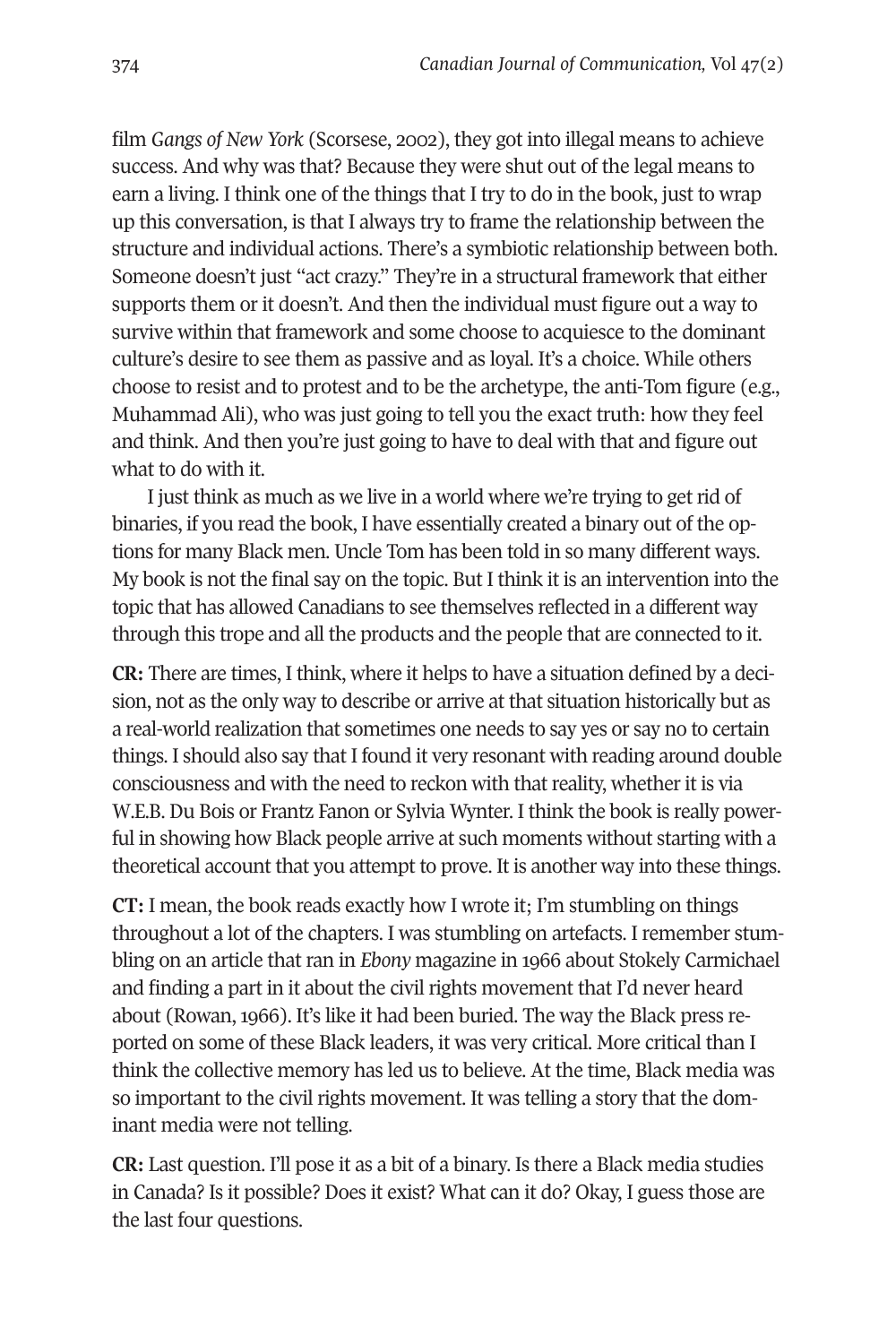**CT:** I think the one thing I would say about that is that, you know, historically Black Canadian media has been framed as community media and ethnic media. It's been framed under the umbrella of ethnic community leaders. So that means it gets a certain level of funding and it just gets framed in a certain way. And what's always troubled me about it is how we define ethnic media. Often, it gets framed as non-English, non-French language media, which is okay, but Black media, historically in Canada, has been in both official languages. There's Francophone media and Black media in Québec, there's Anglophone Black media in English Canada. And yet we're fighting along the same lines as the non-French, non-English media because it's categorized as "ethnic."

In the twenty-first century, we must push back against that categorization. For example, Black Canadians have not been seen as culture makers. We've just been seen as people who live here, we don't make culture, and that's just not true. And I think having an awareness of that not being not true will happen in my lifetime, I would like to see a legit Black Canadian media outlet that is seen as legitimate news. And believe me, it's already happened. The question is, how do we make sure that those examples, one, are here for another generation, and two, get the attention they deserve?

**CR:** I remember hearing you speak of Patricia Hill Collins' (2009) idea of knowledge validation in this context.

**CT:** I remember that comment where I was saying that, you know, there is also what you get taught in school. Black Canadians are rarely taught about these things I've spoken about today. And I think that's where the knowledge validation process comes in. If Black Canadian media is not part of how you teach media in Canada, then it never gets seen as a legitimate area of inquiry that you should study. There are a lot of graduate students who never even think of studying what Black Canadians do, they wouldn't even know where to begin.

If you're not studying your own community and you're not writing about your own community, then eventually, yeah, it will cease to exist. And I think we're getting to the point where myself and a few others are saying, hey, no, don't do that. You really do need to start writing about and studying your community. For at least the last 50 years, there has been a corpus of Black Canadian storytellers that are in the pages of our media, some of which are now in archives, some of which are still available. There's a corpus telling a story that in many cases are stories that we don't remember anymore. And so that field to me is literally wide open, I'm waiting for someone, I don't know if it's going to be me, to be honest, I'm tired and have been writing a lot, but I am so ready to pass that torch to a different person because I think it's time. The moment is ripe for this kind of generational passing of the torch.